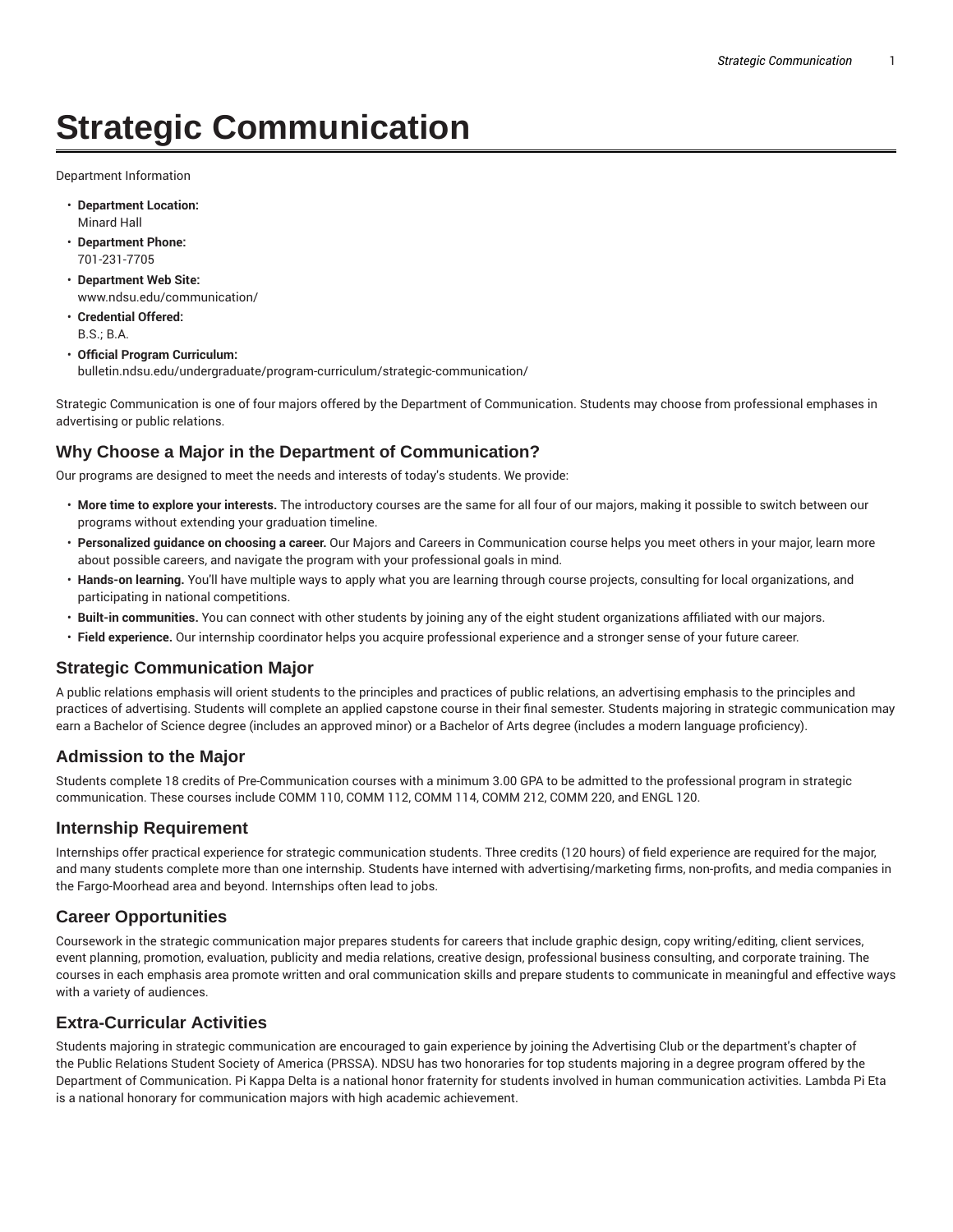## **High School Preparation**

A well-rounded high school education with experiences in high school music, forensics, theater, journalism, FFA, or scouting serves as good preparation for the strategic communication major. Students with interests in science and art, business and service, and publicity and promotion will find a major in this department to be a good fit.

#### **Scholarships**

The Department of Communication awards a number of scholarships to students who excel in academics and who have demonstrated career potential. Applications are due by March 1. Visit **the department website** for details.

#### **The Faculty**

Faculty members in the Department of Communication are dedicated teachers, scholars, and practitioners who are committed to providing highquality courses, hands-on learning experiences, and opportunities for undergraduate research. We encourage students who want to learn more about strategic communication to reach out via email or schedule an appointment via **Navigate**.

## **Plan of Study**

**First Year**

Please note this is a sample plan of study and not an official curriculum. Actual student schedules for each semester will vary depending on start year, education goals, applicable transfer credit, and course availability. Students are encouraged to work with their academic advisor on a regular basis to review degree progress and customize an individual plan of study.

| rırsı rear                         |                       |                                                                             |                |
|------------------------------------|-----------------------|-----------------------------------------------------------------------------|----------------|
| Fall                               | <b>Credits Spring</b> |                                                                             | <b>Credits</b> |
| <b>COMM 101</b>                    |                       | 1 COMM 110                                                                  | 3              |
| <b>COMM 112</b><br><b>COMM 114</b> |                       | 3 COMM 200<br>3 ENGL 120<br>4 Humanities/Arts GE<br>3 Science/Technology GE | 3              |
|                                    |                       |                                                                             | 3              |
| ENGL 110 (or placement)            |                       |                                                                             | 3              |
| Quantitative Reasoning GE          |                       |                                                                             | 3              |
| <b>Wellness GE</b>                 |                       | 2 Science/Technology Lab GE                                                 | 1              |
|                                    | 16                    |                                                                             | 16             |
| <b>Second Year</b>                 |                       |                                                                             |                |
| Fall                               | <b>Credits Spring</b> |                                                                             | <b>Credits</b> |
| <b>COMM 212</b>                    |                       | 3 COMM 375                                                                  | 3              |
| <b>COMM 220</b>                    |                       | 3 Major Elective                                                            | 3              |
| Minor or Language Coursework       |                       | 3 Minor or Language Coursework                                              | 3              |
| <b>Global Perspectives GE</b>      |                       | 3 Humanities/Arts GE                                                        | 3              |
| Science/Technology GE              |                       | 3 Science/Technology GE                                                     | 3              |
|                                    | 15                    |                                                                             | 15             |
| <b>Third Year</b>                  |                       |                                                                             |                |
| Fall                               | <b>Credits Spring</b> |                                                                             | <b>Credits</b> |
| <b>COMM 377</b>                    |                       | 3 COMM 425                                                                  | 3              |
| <b>Major Elective</b>              |                       | 3 COMM 496                                                                  | 3              |
| Minor or Language Coursework       |                       | 3 Major Elective                                                            | 3              |
| <b>AHSS Requirement</b>            |                       | 3 Minor or Language Coursework                                              | 3              |
| <b>Upper Division Writing</b>      |                       | 3 AHSS Requirement                                                          | 3              |
|                                    | 15                    |                                                                             | 15             |
| <b>Fourth Year</b>                 |                       |                                                                             |                |
| Fall                               | <b>Credits Spring</b> |                                                                             | <b>Credits</b> |
| <b>COMM 431</b>                    |                       | 3 COMM 472, 473, or 476                                                     | 3              |
| <b>COMM 470</b>                    |                       | 3 Major Elective                                                            | 3              |
| Major Elective                     |                       | 3 Major Elective                                                            | 3              |